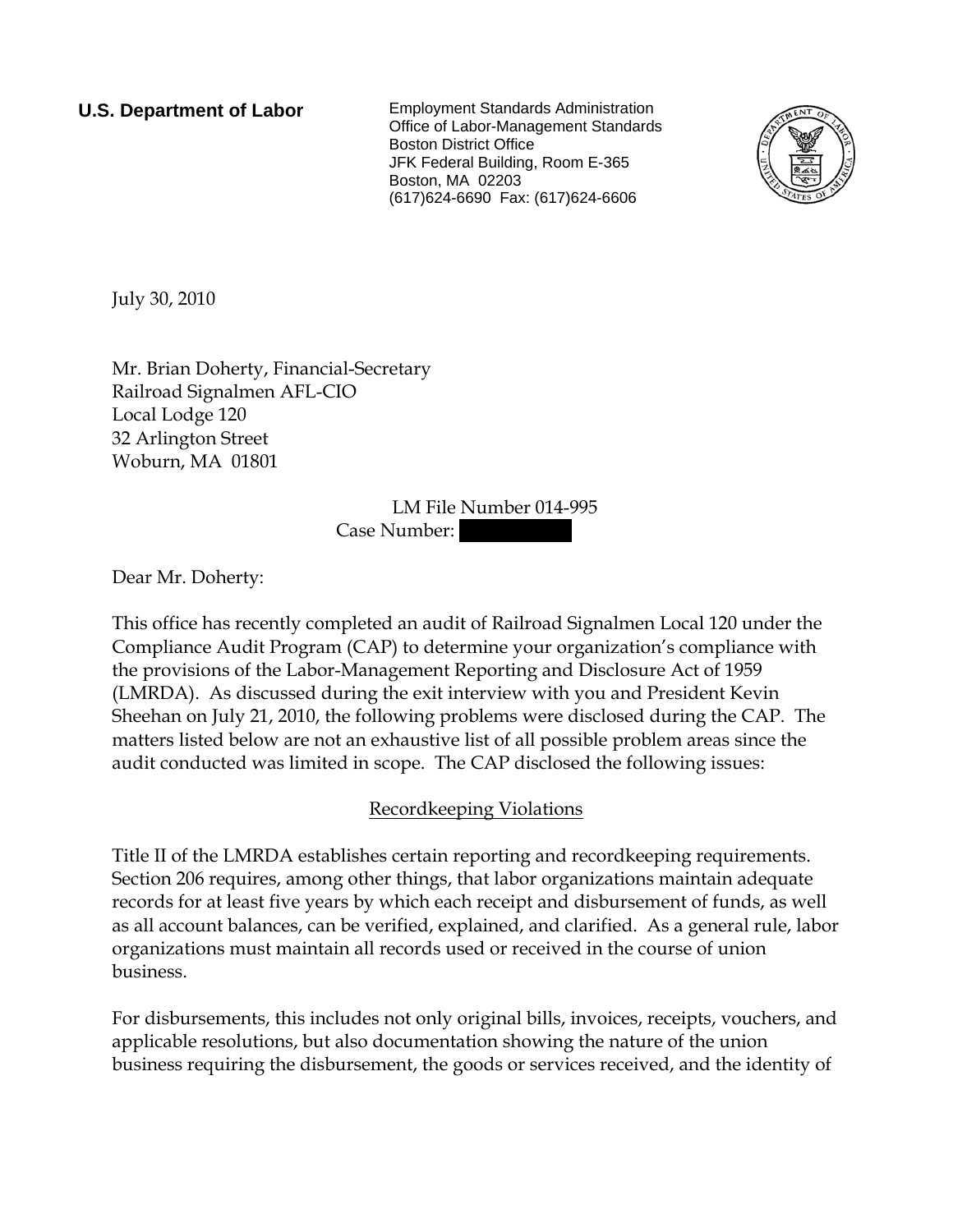Mr. Brian Doherty July 30, 2010 Page 2 of 4

the recipient(s) of the goods or services. In most instances, this documentation requirement can be satisfied with a sufficiently descriptive expense receipt or invoice. If an expense receipt is not sufficiently descriptive, a union officer or employee should write a note on it providing the additional information. For money it receives, the labor organization must keep at least one record showing the date, amount, purpose, and source of that money. The labor organization must also retain bank records for all accounts.

The audit of Local 120's 2009 records revealed the following recordkeeping violations:

1. General Expenses

Local 120 did not retain adequate documentation for disbursements totaling at least \$150. For example, the union did not maintain documentation for checks written to the Knights of Columbus or the North Attleborough Animal Shelter.

As noted above, labor organizations must retain original receipts, bills, and vouchers for all disbursements. The president and treasurer (or corresponding principal officers) of your union, who are required to sign your union's LM report, are responsible for properly maintaining union records.

2. Receipt Dates not Recorded

Entries in Local 120's ledger reflect the date the union deposited money, but not the date money was received. Union receipts records must show the date of receipt. The date of receipt is required to verify, explain, or clarify amounts required to be reported in Statement B (Receipts and Disbursements) of the LM-3. The LM-3 instructions for Statement B state that the labor organization must record receipts when it actually receives money and disbursements when it actually pays out money. Failure to record the date money was received could result in the union reporting some receipts for a different year than when it actually received them.

3. Lack of Salary Authorization

Local 120 did not maintain records to verify that the salaries reported in Item 24 (All Officer and Disbursements to Officers) of the LM-3 was the authorized amount and therefore was correctly reported. The union must keep a record, such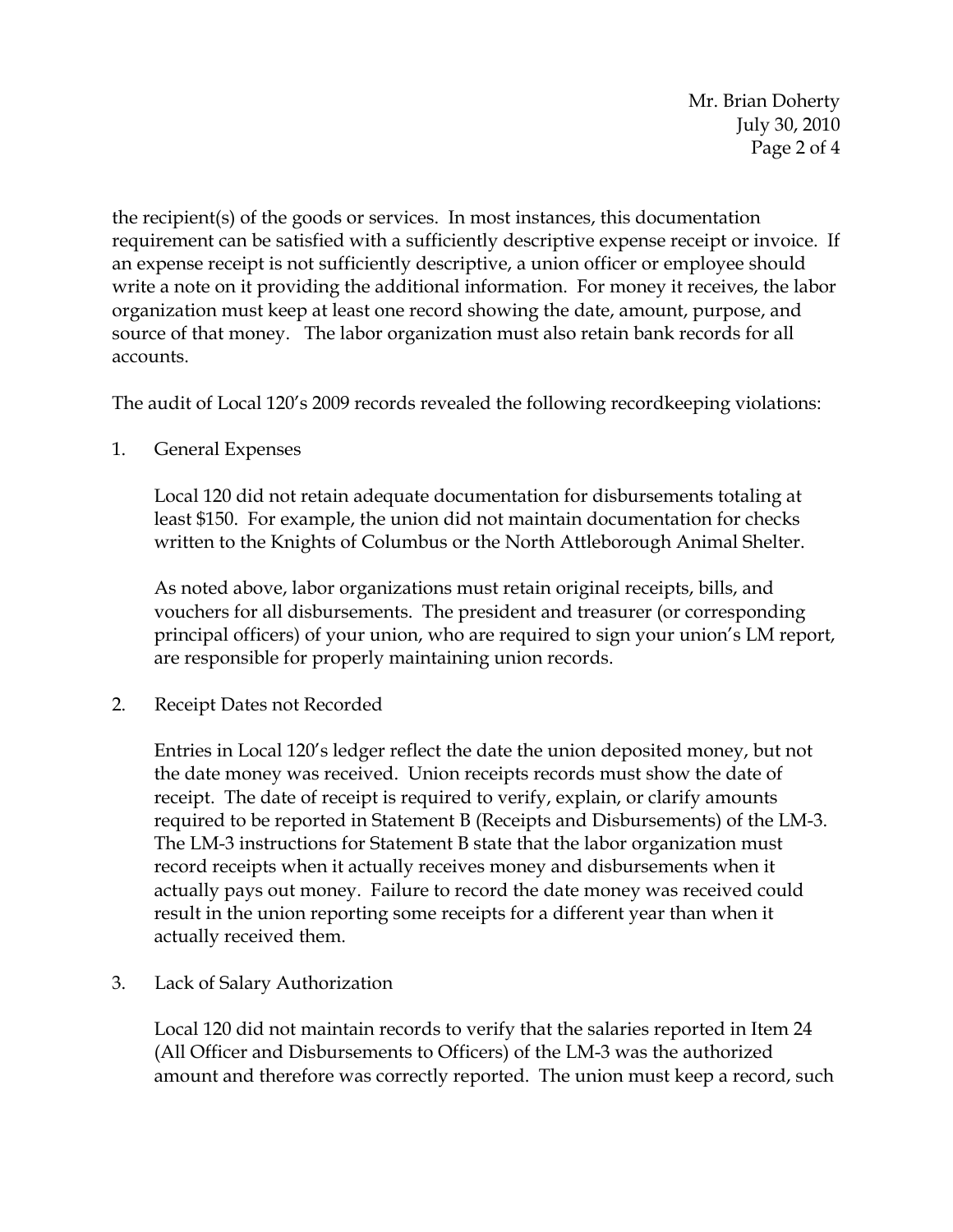Mr. Brian Doherty July 30, 2010 Page 3 of 4

as meeting minutes, to show the current salary authorized by the entity or individual in the union with the authority to establish salaries.

In part due to the lack of salary authorization, LU 120 may have inaccurately paid its officers for stipends and dues reimbursements. For example, it appears that President Sheehan received an extra \$200 for dues reimbursements. The union has agreed to create a clear salary authorization at an upcoming membership meeting and pay its officers in accordance to this policy. LU 120 will forward a copy of the new salary authorizations to the DOL.

Based on your assurance that Local 120 will retain adequate documentation in the future, OLMS will take no further enforcement action at this time regarding the above violations.

### Reporting Violations

The audit disclosed a violation of LMRDA Section 201(b), which requires labor organizations to file annual financial reports accurately disclosing their financial condition and operations. The Labor Organization Annual Report (Form LM-3) filed by Local 120 for fiscal year ending December 31, 2009, was deficient in the following area:

#### Disbursements to Officers

Local 120 did not include some reimbursements to officers totaling at least \$2,410 in the amounts reported Item 24 (All Officers and Disbursements to Officers). It appears the union erroneously reported these payments in Item 54. Local 120 did not report the names of some officers and the total amounts of payments to them or on their behalf in Item 24. The union must report in Item 24 all persons who held office during the year, regardless of whether they received any payments from the union. All officer stipends and dues reimbursements should be reported in Item 24(E) (Officer Allowances and Other Disbursements).

The union must report most direct disbursements to Local 120 officers and some indirect disbursements made on behalf of its officers in Item 24. A "direct disbursement" to an officer is a payment made to an officer in the form of cash, property, goods, services, or other things of value. See the instructions for Item 24 for a discussion of certain direct disbursements to officers that do not have to be reported in Item 24. An "indirect disbursement" to an officer is a payment to another party (including a credit card company) for cash, property, goods,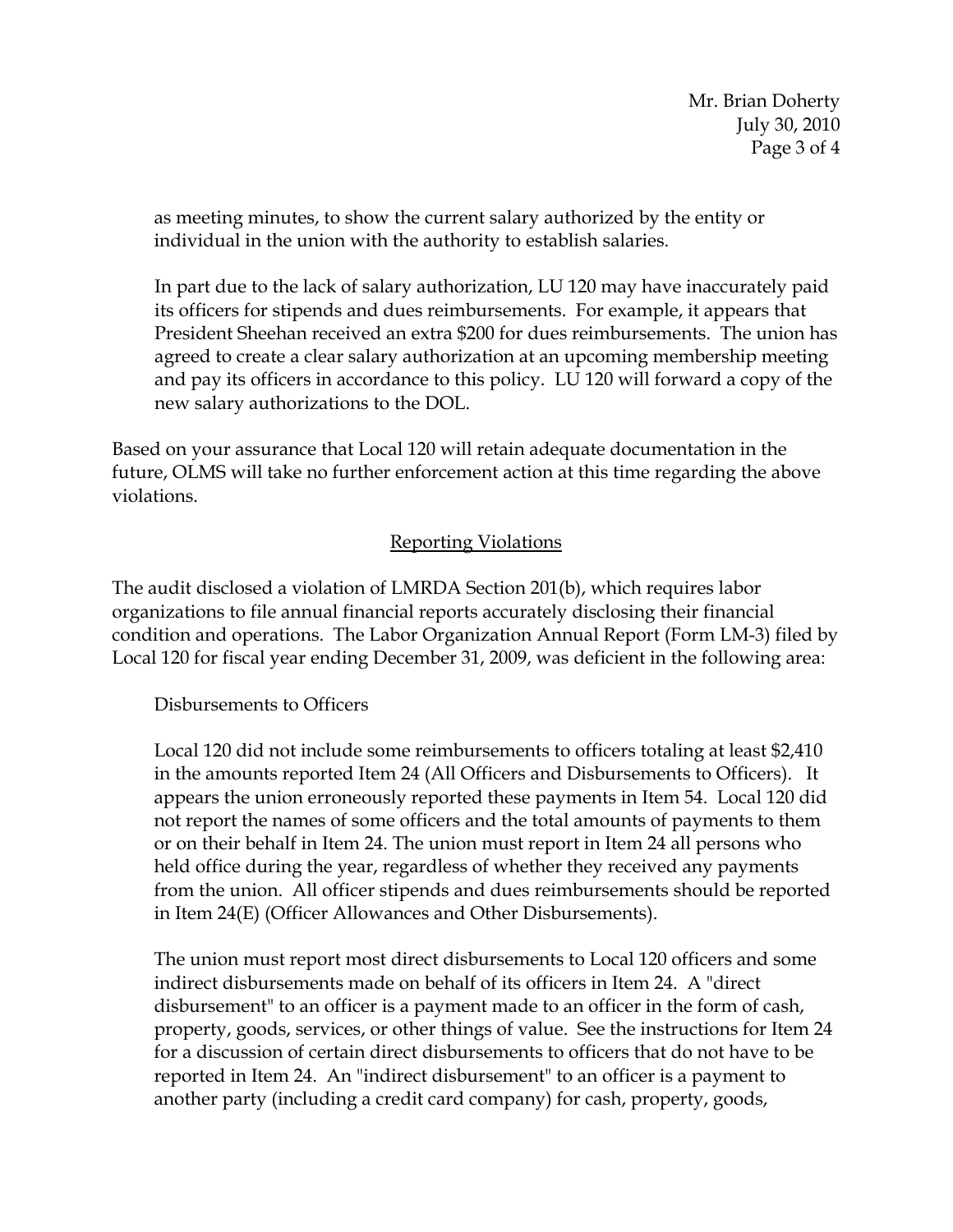Mr. Brian Doherty July 30, 2010 Page 4 of 4

services, or other things of value received by or on behalf of an officer. However, indirect disbursements for temporary lodging (such as a union check issued to a hotel) or for transportation by a public carrier (such as an airline) for an officer traveling on union business should be reported in Item 48 (Office and Administrative Expense).

I am not requiring that Local 120 file an amended LM report for 2009 to correct the deficient items, but Local 120 has agreed to properly report the deficient items on all future reports it files with OLMS.

# Other Violations

The audit disclosed the following other violation(s):

Inadequate Bonding

The audit revealed a violation of LMRDA Section 502 (Bonding), which requires that union officers and employees be bonded for no less than 10 percent of the total funds those individuals or their predecessors handled during the preceding fiscal year.

Local 120's officers and employees are currently bonded for \$7,500, but they must be bonded for at least \$10,000. Local 120 should obtain adequate bonding coverage for its officers and employees immediately. Please provide proof of bonding coverage to this office as soon as possible, but not later than August 13, 2010.

I want to extend my personal appreciation to Railroad Signalmen Local 120 for the cooperation and courtesy extended during this compliance audit. I strongly recommend that you make sure this letter and the compliance assistance materials provided to you are passed on to future officers. If we can provide any additional assistance, please do not hesitate to call.

Sincerely,

Investigator

|||||| |||||||